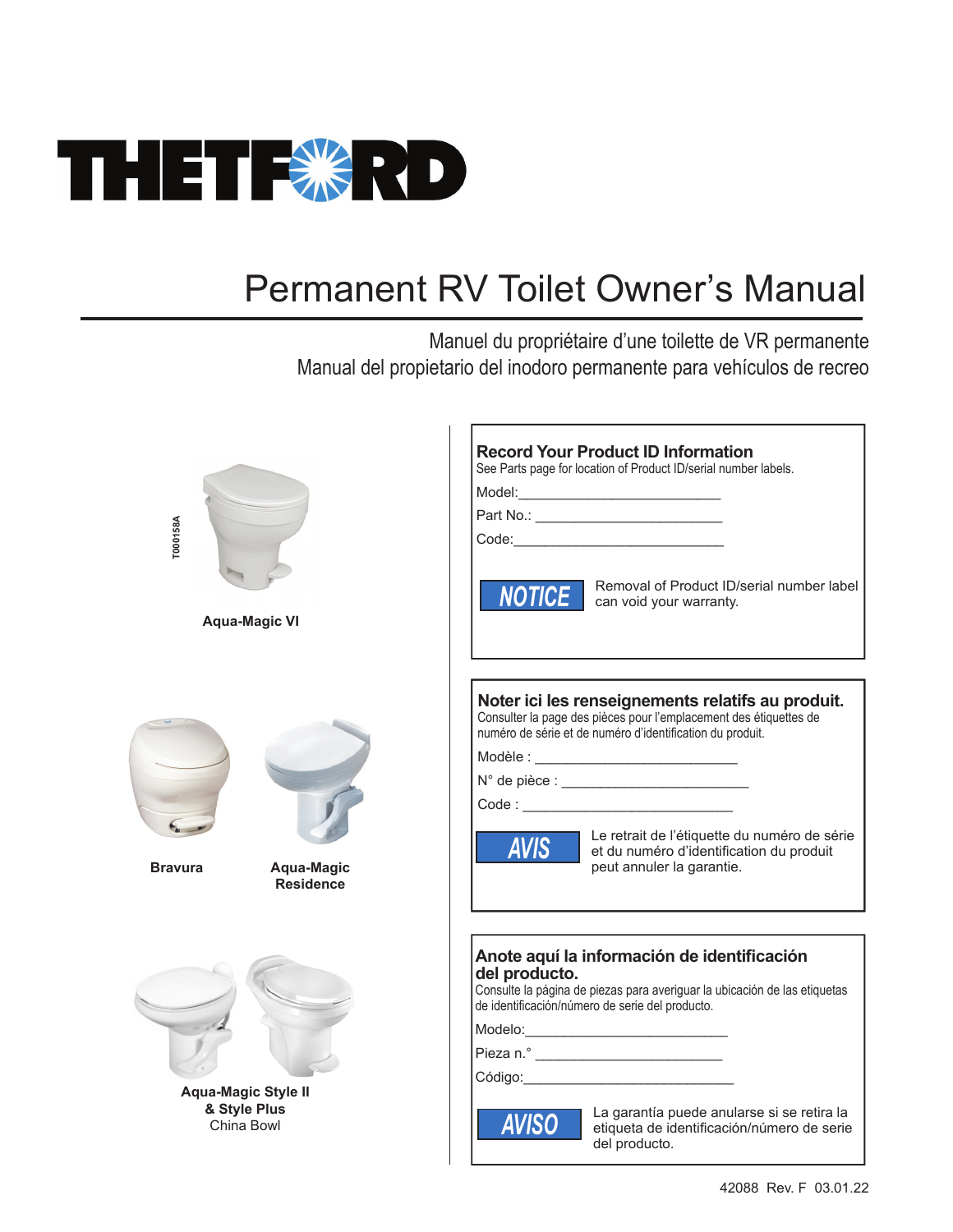## **OPERATION / FONCTIONNEMENT / FUNCIONAMIENTO**



### **Required Tools:**

- Adjustable wrench
- 1/2" ratchet or box wrench

#### **If carpeted:**

- Carpet cutting tool
- Marker or chalk

### **Plumbing required:**

For adequate flush, a 3/8" I. D. water supply line with good flow is required.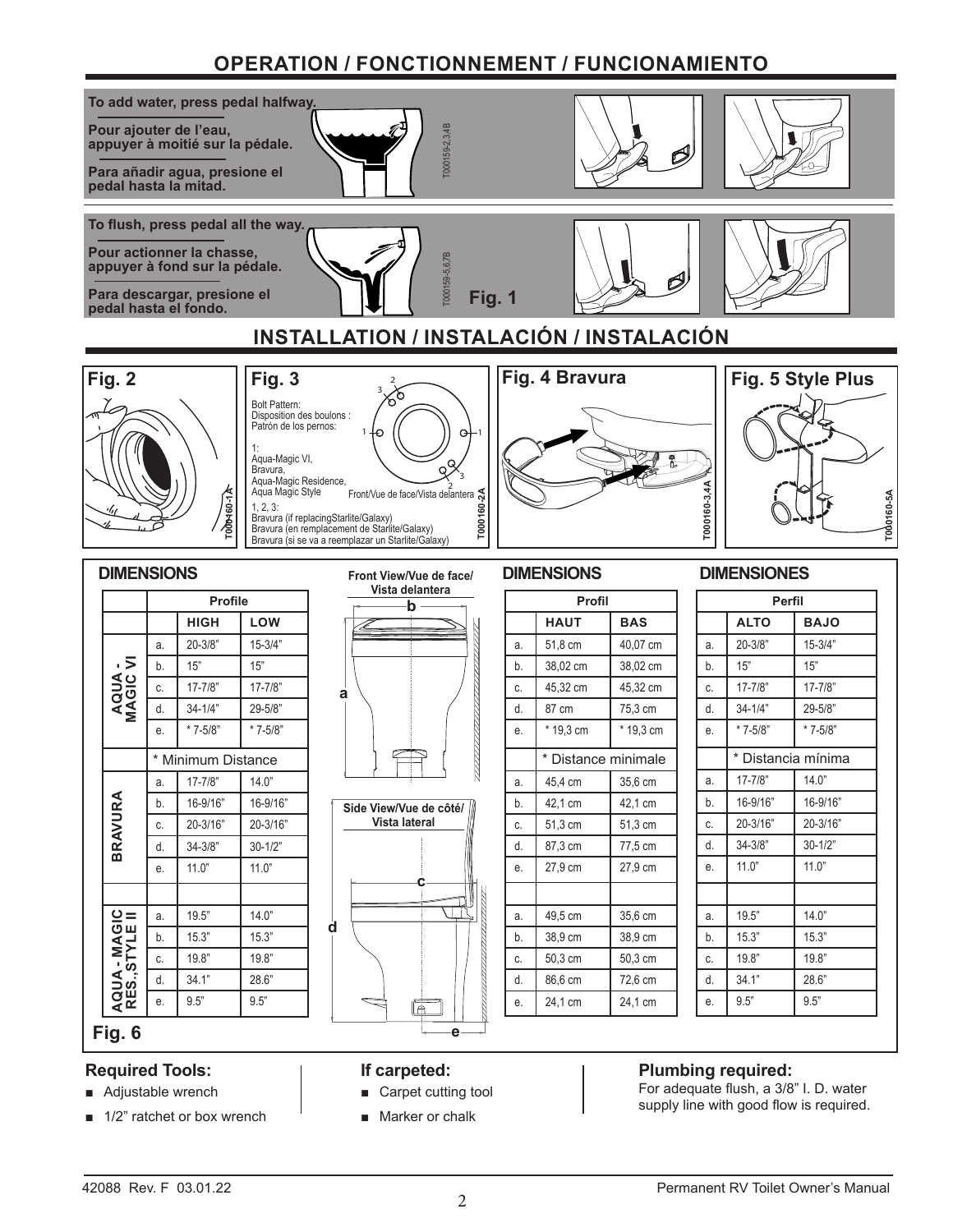#### **INSTALL TOILET**

- 1. Remove old toilet and closet flange seal.
- 2. Attach new closet flange seal to new toilet, lip side down (Fig. 2).
	- Style Plus and Bravura ONLY: Remove shroud from base of unit (Figs. 4 & 5).
- 3. With mounting bolts in place, position toilet over closet flange (Fig. 3).
	- If not carpeted, go to Step 4.
	- If carpeted, trace around toilet, remove toilet and cut away carpet to expose floor. Carpet beneath pedal may also need to be removed.
- 4. Connect water line to water valve/elbow using 1/2" NPT tube fittings.
- 5. Reset toilet. Using body weight, press toilet to floor.
- 6. Tighten nuts until toilet is stable. **Do not overtighten.**
- 7. Turn on water and flush. Check for leaks.
	- Bravura **ONLY**: Install Shroud (Fig. 4).
	- Style Plus ONLY: Attach shroud to toilet by depressing pedal and placing the pedal opening over the pedal and pushing it firmly against the base. Press the sides of the shroud to the toilet and attach two o-rings on the hooks to secure it. Make sure to engage dual lock under front of shroud by tapping shroud above pedal (Fig. 5).

#### **REMOVE TOILET**

Follow the installation directions in reverse order. Place towel behind toilet under water connection to catch spill.

### **CLEANING**

Recommendation: Use Thetford Aqua-Clean™ non-abrasive cleaner with a soft-bristle, non-abrasive bowl brush, sponge or soft cloth.



To avoid damage,DO NOT use Petroleum based products. DO NOT USE SCOURING POWDERS, ACIDS OR CONCENTRATED CLEANERS, WHICH CAN DAMAGE SUR-FACES, PLASTIC PARTS AND RUBBER SEALS. FAILURE TO DO SO CAN VOID YOUR WARRANTY.

#### **TREATMENTS**

This toilet was designed to be compatible with Thetford brand holding tank deodorants.

### **WINTERIZING**



To avoid damage, when using air pressure to blow water from lines, be sure toilet valve is open.

If water is frozen in the toilet, do not attempt to flush until ice thaws.

Use RV (potable) antifreeze only. Never use automotive type antifreeze.

1)Turn off RV's water supply. 2) Drain toilet bowl. 3) Disconnect supply line at water valve. 4) Completely drain the toilet's water supply line. 5) Add antifreeze solution and 1/4 bottle of Thetford's Toilet Seal Lubricant and Conditioners to toilet bowl.

### **TROUBLESHOOTING**

#### **LEAKS**

- 1. Back of toilet: check water supply line connection at water valve. Secure or tighten as necessary. If leak persists from water valve, replace.
- 2. Vacuum breaker leaks while flushing: replace Vacuum Breaker or water module, depending on model.
- 3. Between closet flange and toilet: check flange nuts for tightness. If leak continues, remove toilet and check flange height. Use Thetford spacers to adjust, if necessary, to 7/16" above floor. Replace flange seal.

#### **TOILET DOES NOT HOLD WATER**

Thetford Premium RV Slide-Out Rubber Seal Conditioner often corrects leaks.

- 1. Check for and remove any debris from blade/ball seal track.
- 2. Check blade/ball seal compression with mechanism. If blade/ball seal is worn, replace.

#### **DIFFICULT PEDAL OPERATION**

Use Thetford Toilet Seal Lubricant and Conditioner on blade/ball to improve operation.



To avoid damage, do not use petroleumbased lubricants.

### **POOR FLUSH**

- Pedal levers must be held fully open during flush.
- A good flush should be obtained within two to three seconds.
- If problem persists, remove the water supply line and check flow rate. The flow rate should be at least 2.5 gallons per minute.

### **OPTIONS**



- Increases comfort
- Raises toilet 2.5 inches
- Fits all Aqua-Magics and Bravura



Easy attachment to existing water valve (Bravura, Aqua-Magic VI, Aqua-Magic Style & Aqua-Magic Residence Only)

Hand Spray

**QUESTIONS?**

For parts and/or service, contact a local Thetford Certified<br>Service Center (CSC) or an RV Dealer. For warranty issues or<br>more information, call Thetford's Customer Service Department<br>at: 1-800-543-1219. When you call, ple

- 
- Your name and address<br>■ The toilet model and serial number from ID labels<br>■ A brief description of the problem<br>■ Proof of date of purchase
- 
- 

T000160-6A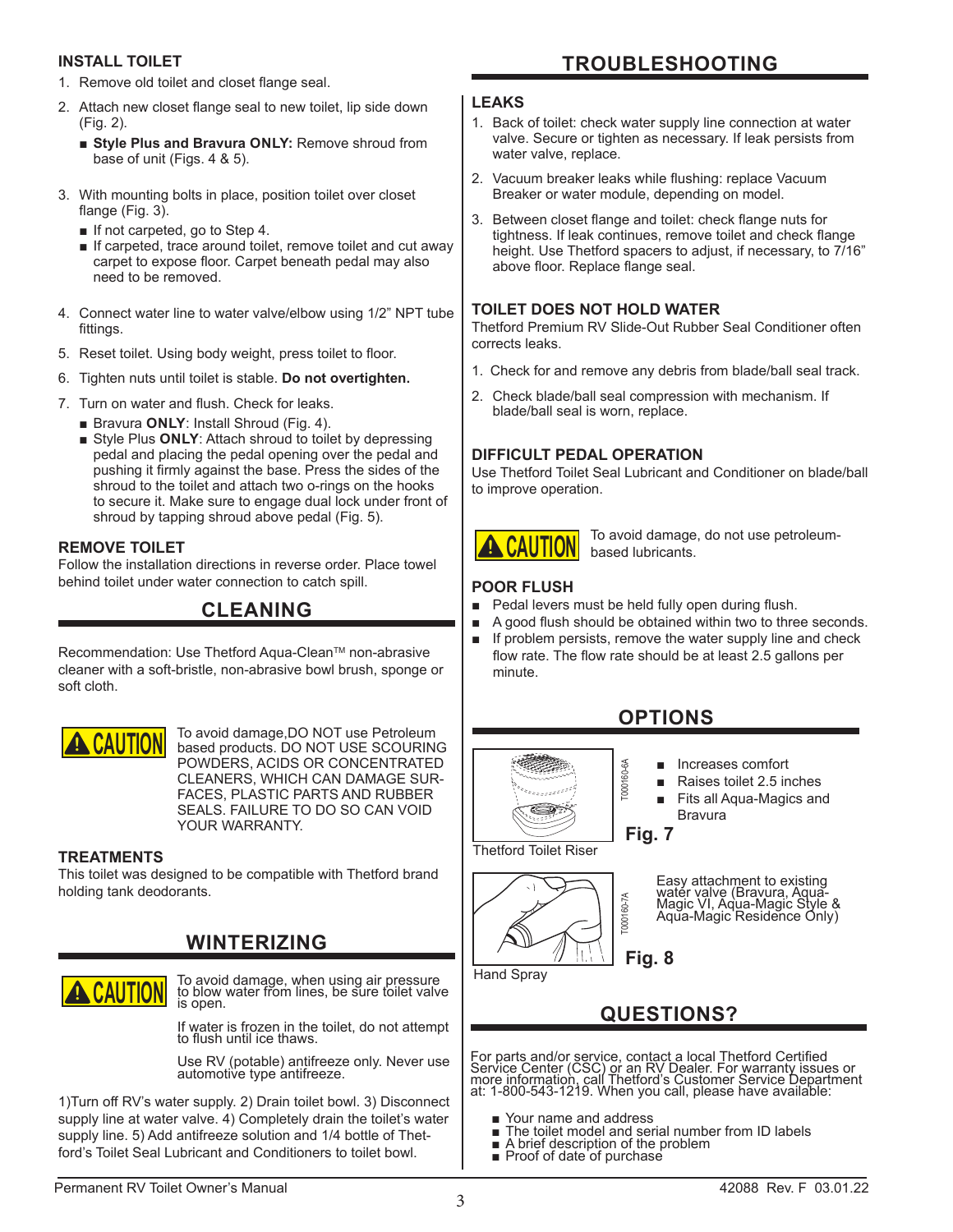#### Se reporter à la Fig. 1

### **INSTALLATION**

#### **Outils requis:**

- Clé à molette
- Clé à cliquet ou clé polygonale de 1/2 po

#### *Si le sol est couvert de tapis :*

- Couteau à tapis
- Crayon-feutre ou craie

#### **Plomberie requise :**

Pour une chasse d'eau adéquate, une conduite d'eau de 9,5 mm D.I. avec un bon débit est nécessaire.

#### **INSTALLATION DE LA TOILETTE**

- 1. Enlever l'ancienne toilette et le joint de la bride.
- 2. Fixer un joint de bride neuf sur la nouvelle toilette, lèvre vers le bas (Fig. 2).
	- **Style plus et Bravura SEULEMENT :** Enlever le couvercle de la base de l'unité (Figs. 4 et 5).
- 3. Les boulons de fixation étant en place, positionner la toilette sur la bride (Fig. 3).
	- S'il n'y a pas de tapis, passer à l'étape 4.
	- Si le sol est recouvert de tapis, tracer le contour de la toilette, la retirer et découper le tapis pour exposer le plancher. Le tapis sous la pédale doit également être enlevé.
- 4. Raccorder la conduite d'alimentation en eau à la valve ou au coude à l'aide d'un raccord 1/2 po NPT.
- 5. Remettre la toilette en place. En utilisant le poids du corps, appuyer la cuvette contre le plancher.
- 6. Serrer les écrous jusqu'à ce que la toilette soit stable. **Ne pas trop serrer.**
- 7. Ouvrir l'arrivée d'eau et actionner la chasse. Vérifier l'absence de fuites.
	- Bravura **SEULEMENT** : Remettre le couvercle (Fig. 4).
	- Style Plus **SEULEMENT** : Fixer le couvercle à la toilette en appuyant sur la pédale et en plaçant l'ouverture sur la pédale, puis en poussant le couvercle fermement contre la base. Presser les côtés du couvercle contre la toilette et fixer les deux joints toriques sur les crochets pour le fixer. S'assurer d'engager la double fermeture sous l'avant du couvercle en tapotant celui-ci au-dessus de la pédale (Fig. 5).

**RETRAIT DE LA TOILETTE**<br>■ Disposer une serviette derrière la toilette sous le raccord de la conduite d'eau pour éponger. Suivre les directives d'installation dans l'ordre inverse.

### **NETTOYAGE**

Conseil : Utiliser le nettoyant non-abrasif Thetford Aqua-Clean™ avec une brosse souple non-abrasive pour cuvette, une éponge ou un chiffon doux.



Pour éviter tout dommage, NE PAS utiliser de produits à base de pétrole. NE PAS UTILISER DE POUDRES À RÉCURER, D'ACIDES NI DE NETTOYANTS CONCENTRÉS, CAR ILS RISQUENT D'ABÎMER LES SURFACES, LES PIÈCES EN PLASTIQUE ET LES JOINTS EN CAOUTCHOUC. NÉGLIGER CET AVERTISSEMENT PEUT ANNULER LA GARANTIE.

#### **TRAITEMENTS**

Cette toilette est conçue pour être compatible avec les désodorisants de réservoirs d'eaux usées de marque Thetford.

## **HIVERNISATION**



Pour éviter les dommages lors de l'utilisation d'un jet d'air comprimé pour chasser l'eau de la conduite, assurez-vous que le robinet de la toilette est ouvert.

Si de l'eau gèle dans la toilette, ne pas essayer d'actionner la chasse tant qu'elle n'a pas fondu. N'utiliser que de l'antigel (potable) pour VR. Ne jamais utiliser d'antigel pour automobile.

1) Fermer l'arrivée d'eau du VR. 2) Vider la cuvette de la tóilette. 3) Déconnecter la conduité d'alimentation en eau de la valve. 4) Vider complètement la conduite d'alimentation en eau de la toilette. 5) Ajouter la solution d'antigel et 1/4 bouteille de lubrifiant et conditionneur « Toilet Seal Lubricant and Conditioners » de Thetford dans la cuvette des toilettes.

### **DÉPANNAGE**

#### **FUITES**

- 1. Arrière de la toilette : vérifier le raccord de la conduite d'eau au robinet d'arrêt. Fixer ou serrer s'il y a lieu. Si le robinet continue à fuire, le remplacer.
- 2. Fuite de l'anti-siphon lors de la chasse d'eau : remplacer l'anti-siphon ou le module d'eau, selon le modèle.
- 3. Entre le raccord de bride et la toilette : vérifier le serrage des écrous de la bride. Si la fuite persiste, enlever la toilette et vérifier la hauteur de la bride. S'il y a lieu, utiliser des cales d'espacement Thetford pour ajuster la hauteur à 11 mm au-dessus du plancher. Remplacer le joint de la bride.

#### **LA TOILETTE NE RETIENT PAS L'EAU :**

Le conditionneur de joint en caoutchouc coulissant « Premium RV Slide-Out Rubber Seal Conditioner » de Thetford corrige souvent les fuites.

- 1. Regarder s'il y a des débris et les retirer du joint du clapet/bille.
- 2. Vérifier le joint à compression du mécanisme du clapet ou de la bille. Si le joint est usé, le remplacer.

#### **FONCTIONNEMENT DIFFICILE DE LA PÉDALE**

Utiliser le lubrifiant et conditionneur « Toilet Seal Lubricant and Conditioner » de Thetford pour améliorer le fonctionnement.

## **!***NOTICE AVISO* **ATTENTION CAUTION ATTENTION** *AVIS*

Pour éviter tout dommage, ne pas utiliser de lubrifiants à base de pétrole.

#### **CHASSE D'EAU INEFFICACE**

- Le levier de la pédale doit être tenu complètement ouvert durant la chasse.
- Deux à trois secondes devraient suffire pour une chasse efficace.
- Si le problème persiste, démonter l'arrivée d'eau et vérifier le débit. Le débit doit être d'au moins 9,5 litres par minute.

### **OPTIONS**

#### **HAUSSOIR POUR TOILETTE THETFORD**

- Accroît le confort
- Relève la toilette de 6,4 cm
- Convient à tous les modèles Aqua-Magics et Bravura

#### **PULVÉRISATEUR À MAIN**

Fixation facile au robinet d'eau existant (Bravura, Aqua-Magic V, Aqua-Magic STYLE et Aqua-Magic Residence uniquement)

### **DES QUESTIONS?**

Pour obtenir des pièces ou un service d'intervention, contacter un Centre de service Thetford agréé ou le concessionnaire du VR. Pour une réclamation ou de plus amples informations au sujet de la garantie, appeler le Service à la clientèle Thetford au : 1 800 543-1219. Lors de l'appel, indiquer :

- Nom et adresse
- Le numéro de modèle et le code de la toilette selon les étiquettes d'identification.
- Une brève description du problème
- Preuve de la date d'achat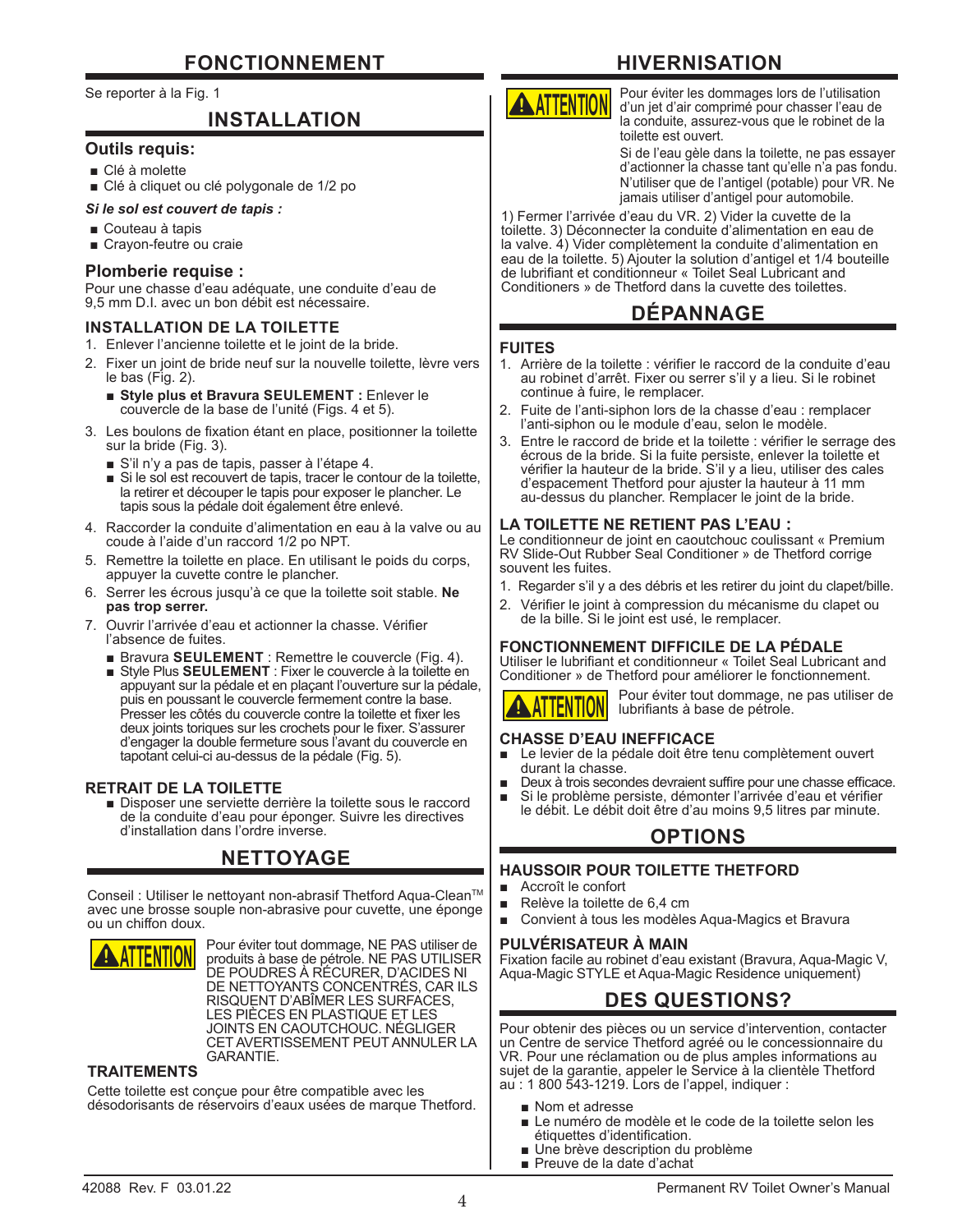### **FUNCIONAMIENTO**

Vea la Fig. 1.

### **INSTALACIÓN**

#### **Herramientas requeridas:**

■ Llave aiustable

■ Llave de tubo o de carraca de 1/2"

#### *Si el piso está alfombrado:*

- Herramienta de corte de alfombra
- Marcador o tiza

#### **Tubería necesaria:**

Para lograr una descarga adecuada, se requiere un tubo de suministro de agua de 3/8" de diámetro interior con buen flujo.

#### **INSTALAR EL INODORO**

- 1. Saque el inodoro antiguo y la junta de la brida.
- 2. Instale la nueva junta de brida en el inodoro nuevo, con el lado del reborde hacia abajo (Fig. 2).
	- **Modelos Style Plus y Bravura SOLAMENTE:** Saque la cubierta de la base de la unidad (Figs. 4 y 5).
- 3. Con los pernos de montaje en su sitio, coloque el inodoro sobre la brida (Fig. 3).
	-
- Si el piso no está alfombrado, vaya al paso 4.<br>■ Si el piso está alfombrado, trace una línea alrededor del inodoro, saque el inodoro y corte y saque la alfombra, dejando el piso al descubierto. Puede que también sea necesario cortar la alfombra que esté debajo del pedal.
- 4. Con un adaptador de tubo NPT de 1/2", conecte el tubo de agua a la válvula de agua/codo.
- 5. Recoloque el inodoro. Con el peso de su cuerpo, presione el inodoro contra el piso.
- 6. Apriete las tuercas hasta estabilizar el inodoro. **No las apriete demasiado.**
- 7. Abra el suministro de agua y haga una descarga. Compruebe que no haya fugas.
	- Modelo Bravura **SOLAMENTE**: Instale la cubierta (Fig. 4). Modelo Style Plus **SOLAMENTE**: Para conectar la cubierta al inodoro, presione el pedal y coloque la abertura para pedal sobre el pedal, luego empújela firmemente contra la base. Presione ambos lados de la cubierta contra el inodoro y fíjela con dos juntas tóricas en los ganchos. Dar golpecitos ligeros a la cubierta (sobre el pedal) para asegurarse de enganchar el doble cierre debajo de la parte frontal de la cubierta (Fig. 5).

**DESMONTAR EL INODORO** ■ Ponga una toalla detrás del inodoro, debajo la conexión de agua para recoger los derrames. Siga las instrucciones de instalación en orden inverso.

### **LIMPIEZA**

Recomendación: Aplique el limpiador no abrasivo Aqua-Clean™ de Thetford con un cepillo de cerdas suaves para inodoros o con un trapo suave o esponja no abrasivos.



Para evitar daños, NO use ningún producto de petróleo. NO USE POLVOS PARA RESTREGAR NI LIMPIADORES ÁCIDOS O CONCENTRADOS QUE PUEDAN DAÑAR LAS SUPERFICIES, LAS PIEZAS DE PLÁSTICO Y LAS JUNTAS DE CAUCHO. EL INCUMPLIMIENTO DE ESTA INDICACIÓN PUEDE ANULAR LA GARANTÍA.

#### **TRATAMIENTOS**

Este inodoro está diseñado para ser compatible con la marca de desodorantes para tanques de retención Thetford.

### **PREPARACIÓN DE LA UNIDAD PARA EL INVIERNO**



Para evitar daños: cuando use aire a presión para eliminar el agua de la tubería, compruebe que la válvula del inodoro esté abierta.

Si hay agua congelada en el inodoro, no intente descargarlo antes de que el hielo se derrita. Use únicamente productos anticongelantes (potables) destinados para vehículos de recreo. No use nunca productos anticongelantes destinados para automóviles.

1) Cierre el suministro de agua del vehículo de recreo. 2) Drene la taza del inodoro. 3) Desconecte el tubo del suministro en la válvula de agua. 4) Drene completamente el tubo de suministro de agua del inodoro. 5) Añada solución anticongelante y 1/4 de botella del lubricante y acondicionador "Toilet Seal Lubricant and Conditioner" de Thetford a la taza del inodoro.

### **RESOLUCIÓN DE PROBLEMAS**

#### **FUGAS**

- 1. Parte posterior del inodoro: revise la conexión del tubo de suministro de agua en la válvula de agua. Sujétela o ajústela, según sea necesario. Si sigue saliendo agua de la válvula, cámbiela.
- 2. Fugas del dispositivo rompevacío al descargar el inodoro: según el modelo, cambie el dispositivo rompevacío o el módulo de agua.
- 3. Entre la brida del suelo y el inodoro: compruebe que las tuercas de la brida estén bien ajustadas. Si la fuga continúa, desmonte el inodoro y revise la altura de la brida. Si es necesario, ajústela a 7/16" (11 mm) por encima del piso ayudándose con separadores Thetford. Cambie la junta de brida del inodoro.

#### **EL INODORO NO RETIENE EL AGUA:**

Por lo general, las fugas se corrigen aplicando el acondicionador de juntas de goma "Premium RV Slide-Out Rubber Seal Conditioner" de Thetford.

- 1. Examine la guía de la junta de la paleta/bola, y retire todo desecho o suciedad presente.
- 2. Examine la compresión entre la junta de la paleta/bola y el mecanismo. Si la junta está desgastada, cámbiela.

#### **ES DIFÍCIL ACTIVAR EL PEDAL**

Aplique el producto acondicionador y lubricante de juntas "Toilet Seal Lubricant and Conditioner" de Thetford para mejorar el funcionamiento.

Para evitar daños, no use productos



### **DESCARGA DEFICIENTE**

Durante la descarga, se deben mantener las palancas del<br>pedal totalmente abiertas.

lubricantes de petróleo.

- pedal totalmente abiertas. Debería lograrse una buena descarga en 2 o 3 segundos. Si el problema continúa, saque el tubo de suministro de
- agua y revise el caudal. El caudal debe ser de por lo menos 2,5 galones (9,5 l) por minuto.

### **OPCIONES**

#### **ELEVADOR DEL INODORO THETFORD**

- Ofrece mayor comodidad
- Levanta el inodoro 2.5" (6,4 cm)
- Sirve para todos los modelos Aqua-Magic y Bravura

#### **ROCIADOR MANUAL**

Fácil de conectar a la válvula de agua existente (solo para modelos Bravura, Aqua-Magic V, Aqua-Magic STYLE y Aqua-Magic Residence)

### **¿PREGUNTAS?**

Si necesita piezas y/o labores de servicio, comuníquese con un Centro de Servicio Certificado por Thetford (*Thetford Certified Service Center*, CSC) o con un concesionario de vehículos de recreo. Para consultas sobre garantía u obtener más información, llame al depto. de Servicio al cliente de Thetford al: 1-800- 543-1219. Al llamar, tenga a mano la siguiente información:

- 
- Su nombre y dirección.<br>■ El modelo y número de serie del inodoro, indicados en las<br>■ etiquetas de identificación.
- Una breve descripción del problema<br>■ El comprobante de la fecha de compra.
-